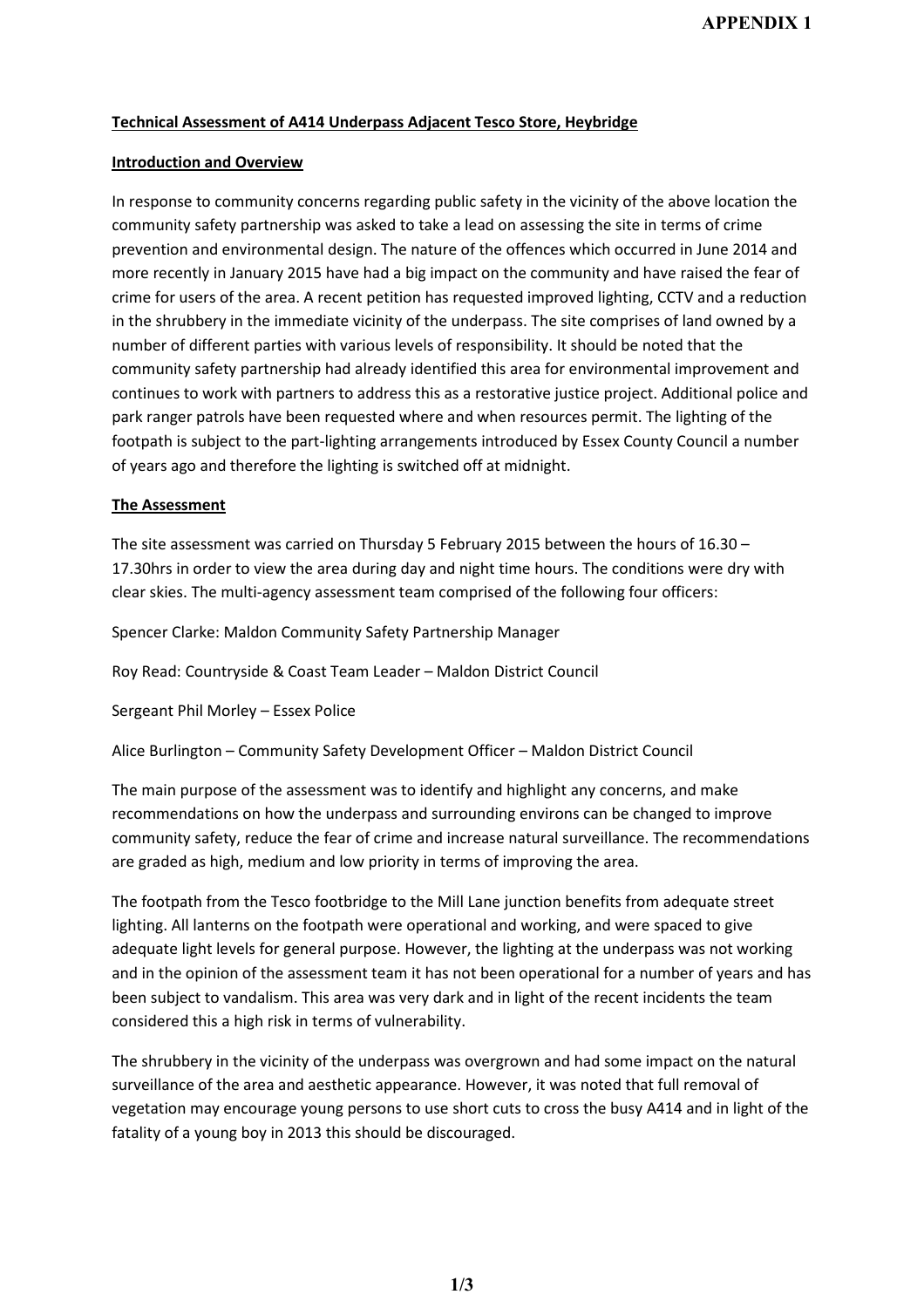The installation of CCTV has been requested by members of the public. Whilst this would provide a deterrent for any potential offenders it would be difficult and expensive to cover the full area with vast areas of land being in close proximity where further offences could occur. However, a more localised scheme to cover the underpass only could be considered.

### **Recommendations and Current Progress**

The lighting of the underpass is considered *high priority* in terms of restoring public confidence. Therefore, it is recommended that the structure owner, Essex County Council, takes advice from the Essex Police Crime Prevention Tactical Advisor & Architectural Liaison Officer in relation to installing vandal proof lighting to provide good levels of lighting. This should be done as a matter of urgency. Whilst the street lights covering the footpath areas were considered adequate it would be beneficial to improve the lighting and increase the light levels to improve public confidence. A new scheme would probably prove cost prohibitive but the existing lanterns could be replaced with high pressure sodium pathfinder lanterns which would have an immediate effect. This could be explored by the Maldon Highways Panel or as a joint venture between Essex County Council, Maldon District Council and Heybridge Parish Council. This is considered *medium priority*. Consideration should also be given by Essex County Council to remove the street lighting in this area from the current part-lighting arrangements.

Removing overgrown shrubbery in the vicinity of the underpass was considered *medium priority*. These works were completed by the Highway Rangers on Wednesday 11 February 2015 under the supervision of the Countryside & Coast Team Leader. Removal of overgrown shrubbery along the full length of the canal path was not considered necessary and would require consent from a variety of different landowners. However, this is a point for further discussion and considered *low priority*.

The installation of CCTV to cover the full area would be challenging in terms of cost and installation. However, a stand-alone recorded system covering the underpass only would prove beneficial in terms of public confidence and as a deterrent for criminal activity. This would require the consent of the structure owner, Essex County Council and there would to be discussions concerning the ongoing maintenance, ownership and liability for such a system which would probably be prone to vandalism in light of its remote location. Again, this is considered *low priority*.

#### **Next Steps**

This assessment will be circulated to key parties for comment and a multi-agency meeting will be arranged to discuss what actions can be taken and prioritised to ensure that public confidence is restored. The meeting will include representatives from Maldon District Council, Essex County Council, Heybridge Parish Council, Essex Police and the Canal Company.

The partnership feels it is very important to obtain the views of local people in light of the impact that the most recent incident has had on the local community. Therefore, the partnership agreed to meet a local resident, Kelly Sanger, who had taken a lead in calling for local action. This initial meeting took place on Friday 13 February 2015 with Mrs Sanger and another resident. They were very pleased with works completed to date and the above recommendations were also discussed which they agreed would be a good move forward. In addition to the recommendations noted above they also raised concerns about the level of lighting for the unlit footpath which connects the